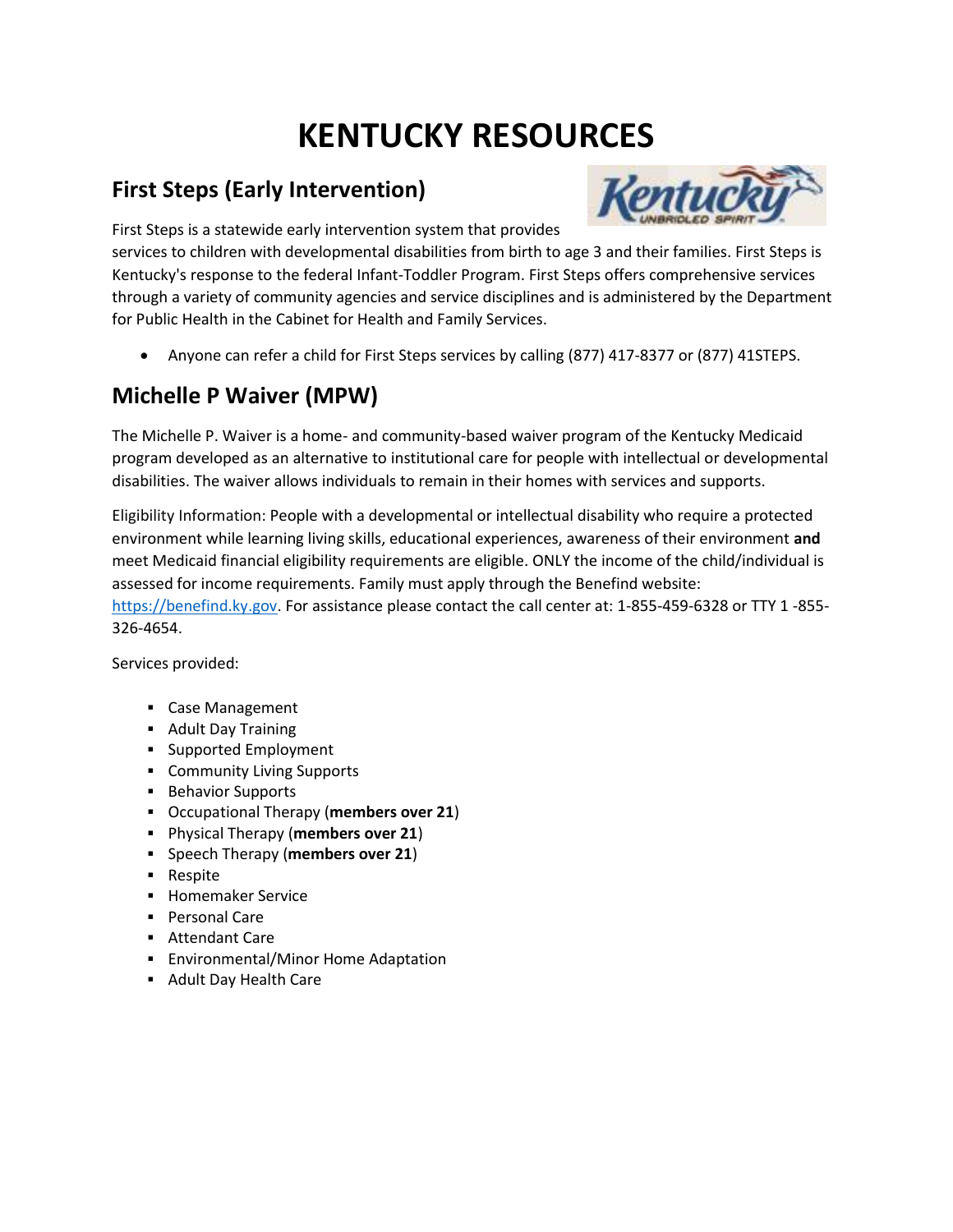### **NorthKey Community Care**

Each region in Kentucky has mental health, substance abuse and development disability service provider. Services provided are similar throughout the different regions. The service provider in Northern Kentucky is NorthKey.



#### **Services provided include:**

**Family and Child Services**: We know there are times when issues interfere with the type of family life you desire. NorthKey provides services to help you improve the mental health of your children and family. Our professional staff understands behavioral health issues and how to help your children, and you, improve communication and reduce family tensions.

We work with you and your child to assess the factors creating your stress and provide assistance through individual therapy, family therapy and intensive case management. When necessary, our psychiatric services team assists with medication evaluation and medication management.

Our treatment staff help build family communication skills, stress resiliency skills and effective coping skills for children from birth through age 17. We help your child and family reach your potential and truly transform your life.

**Outpatient Therapy Services**: When your child is experiencing mental health or behavioral health issues there is often an impact for other family members. NorthKey's skilled clinicians work with you and your child to provide treatment that is built around your needs. We include other family members in the treatment to bring about better short-term and long-term treatment outcomes.

NorthKey clinicians provide outpatient individual and family counseling services based in research and thoughtfully delivered to children and families experiencing mental health/behavioral health issues. Our professional clinicians assess your child's strengths and challenges and work with you and your child to develop a personalized treatment plan.

In some situations consultation with a NorthKey psychiatrist/advanced practice nurse (APRN) may be a necessary part of your treatment plan to assist with diagnosis, treatment planning and to oversee starting and managing medications.

### **Educational Supports**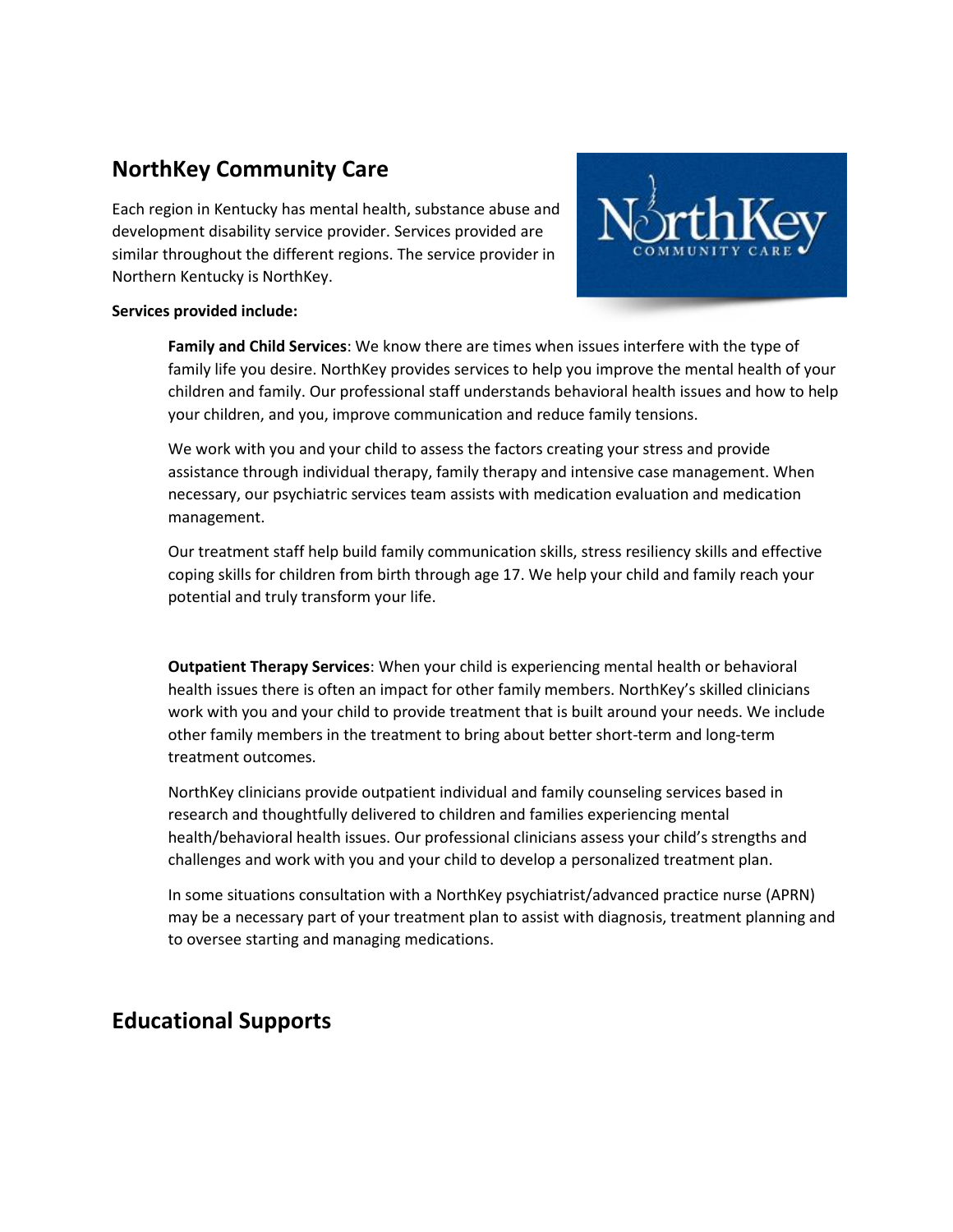

#### **KY SPIN** [www.kyspin.com](http://www.kyspin.com/) 800-525-7746

This organizations works to empower and support individuals with disabilities and their families to effectively advocate for and access needed information, resources, and support networks in order to enhance the quality of their lives.

#### **The Point/ARC of Northern Kentucky**

To assist families of children with disabilities to receive the educational services aligned to their needs and requirements of the Special Education process. They also work



to mentor care givers in their rights with the school. They work with children from 0 to 21 with disabilities that impact education. They serve Boone, Kenton and Campbell counties.

An advocate may be able to attend a school meeting with you to help with understanding, advocating and negotiating with the school.

Cost: \$40 for each face to face meeting plus \$.50 per mile for travel. If you live outside of Boone, Kenton and Campbell counties the fee is \$70 for each face to face meeting plus \$.50 per mile for travel. If you can show that you receive state assistance (for example food stamps) the cost is reduced to \$10. 859-491-9191 ext. 20 <http://thepointarc.org/>



**The ARC of Kentucky** 800-281-1272 <http://www.arcofky.org/> May be able to provide educational mentoring. There are 10 chapters in KY, please visit<http://www.thearc.org/page.aspx?pid=306> for more information and locations.

**FIND of Louisville** 502-587-6500 1151 S. Fourth St. Suite 101 Louisville, KY 40203 FIND of Louisville (Family Information Network on Disabilities) helps families with children with disabilities to navigate the educational system. By knowing their rights, supporting each other and working together, families can be powerful and make good things happen for their children. Through the Jefferson County Public Schools, the Family Resources Centers and other community organizations, FIND can help educate parents and educators on the processes surrounding IDEA, 504 and the importance of working together for the educational growth of children.

**Council on Developmental Disabilities** 502-584-1239 1151 S. Fourth St. Louisville, KY 40203



The Council on Developmental Disabilities, a private non-profit association of families and friends of persons with developmental disabilities, has been advocating for persons with developmental disabilities in Jefferson County since 1952. The Council is a member agency of Metro United Way. Additional funding sources include: private, state, and federal grants; self-generated and program fees; foundation gifts and grants; and donations from the general

public. Please contact us for any assistance concerning your family issues around disabilities.

#### **Kentucky Education Rights Center, Inc.** [www.edrights.com](http://www.edrights.com/) 859-983-9222

The center is comprised of individuals who as advocates and attorneys have represented children with disabilities with school-related problems for a number of years. The endeavor of this organization is to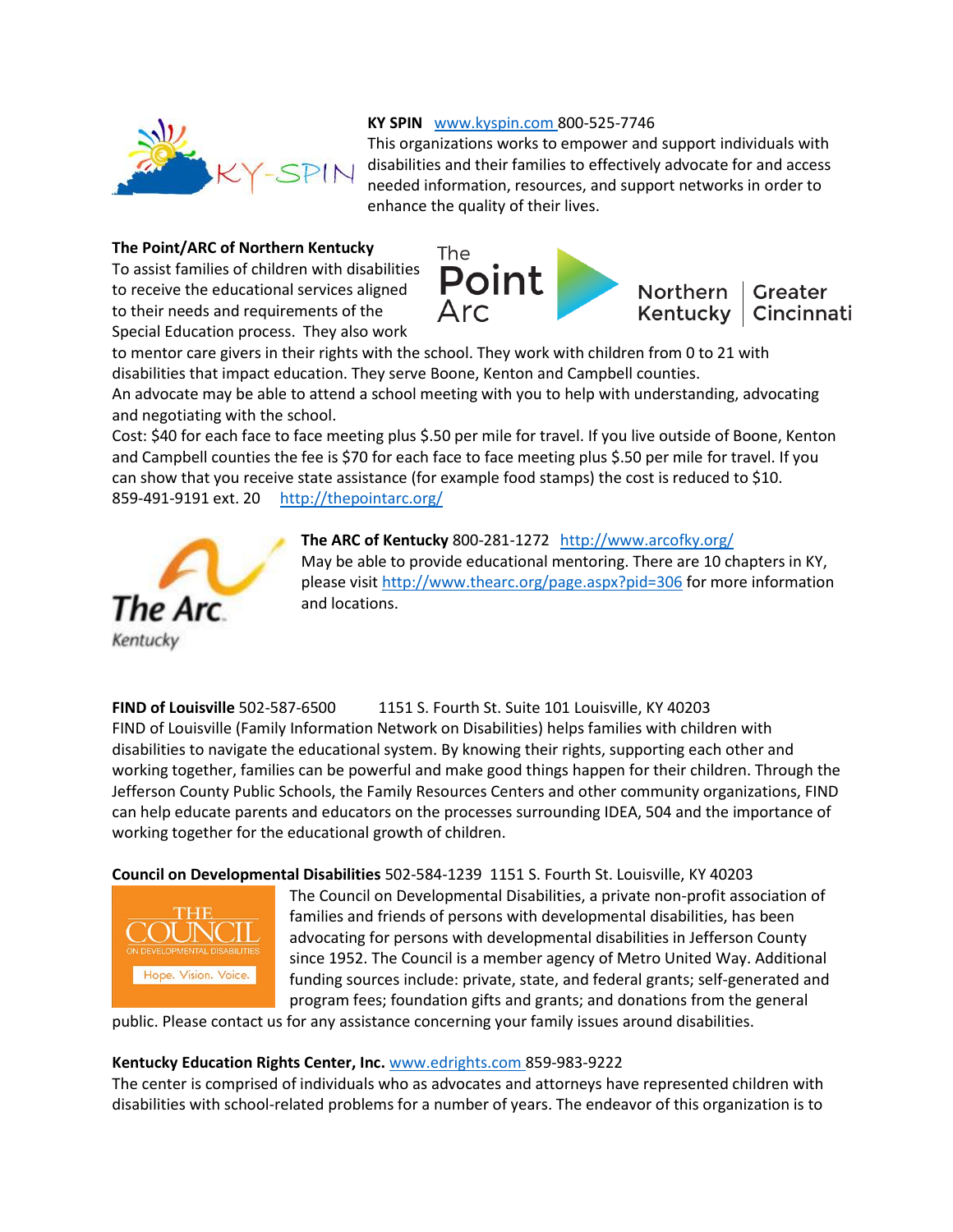provide this assistance, but to do so without families incurring financial hardships. This group works with families and their local school district to help resolve disputes over education. Please note fees may apply.

## **Kentucky Protection and Advocacy (KY P & A)** 1-800-372-2988 [http://kypa.net/Home\\_Page.html](http://kypa.net/Home_Page.html)<br>This state program is available for support when families of children with special **KENTUCKY**

This state program is available for support when families of children with special needs dispute school supports and services. There is an intake process and they cannot accept every case that contacts them. Either an advocate or attorney will contact you back to discuss your case. This is the same as calling an attorney when you are in a dispute with your school.





#### **Children's Law Center** 859-431-3313 [http://www.childrenslawky.org](http://www.childrenslawky.org/)

An attorney is assigned to cases to represent children with issues with special education. If this agency takes your case you have hired an attorney and your district will likely also have an attorney

present. Often the cost for the service is determined following the case and the losing side may be required to cover the costs of the other side (according to IDEA).

#### **NON EMERGENT MEDICAID TRANSPORTATION BENEFITS**

Kentucky Medicaid will assist members with cost of transportation to medical visits

**It is the expectation of the Kentucky Department for Medicaid Services that our recipients and families/caregivers will comply with any and all rules and regulations of the facilities where they receive care, the lodging facilities where they sleep and the food services businesses where they eat. Failure to do so could lead up to denial of assistance for a specific instance to denial of all future assistance for travel, lodging and food reimbursement.**

To be eligible for reimbursement assistance:

Travel: **The recipient must live at least 120 miles away from the place of the appointment and the authorization form must be submitted 7 days prior to the appointment.** You or your child must have been referred to the specialty provider by your primary care physician. The appointment must meet medical necessity criteria and be a Medicaid covered service. You must make sure that the provider you are going to see is a credentialed Kentucky Medicaid provider as well as a credential provider with whatever Managed Care Organization your child is assigned to. Fuel is reimbursed per receipts that are submitted to the Department for Medicaid Services (DMS). We will reimburse for the fuel to get to the appointment and the fuel to get back home. You fill up your vehicle before leaving on the trip and fill up before returning home. We do not pay to fill up again once you are home.